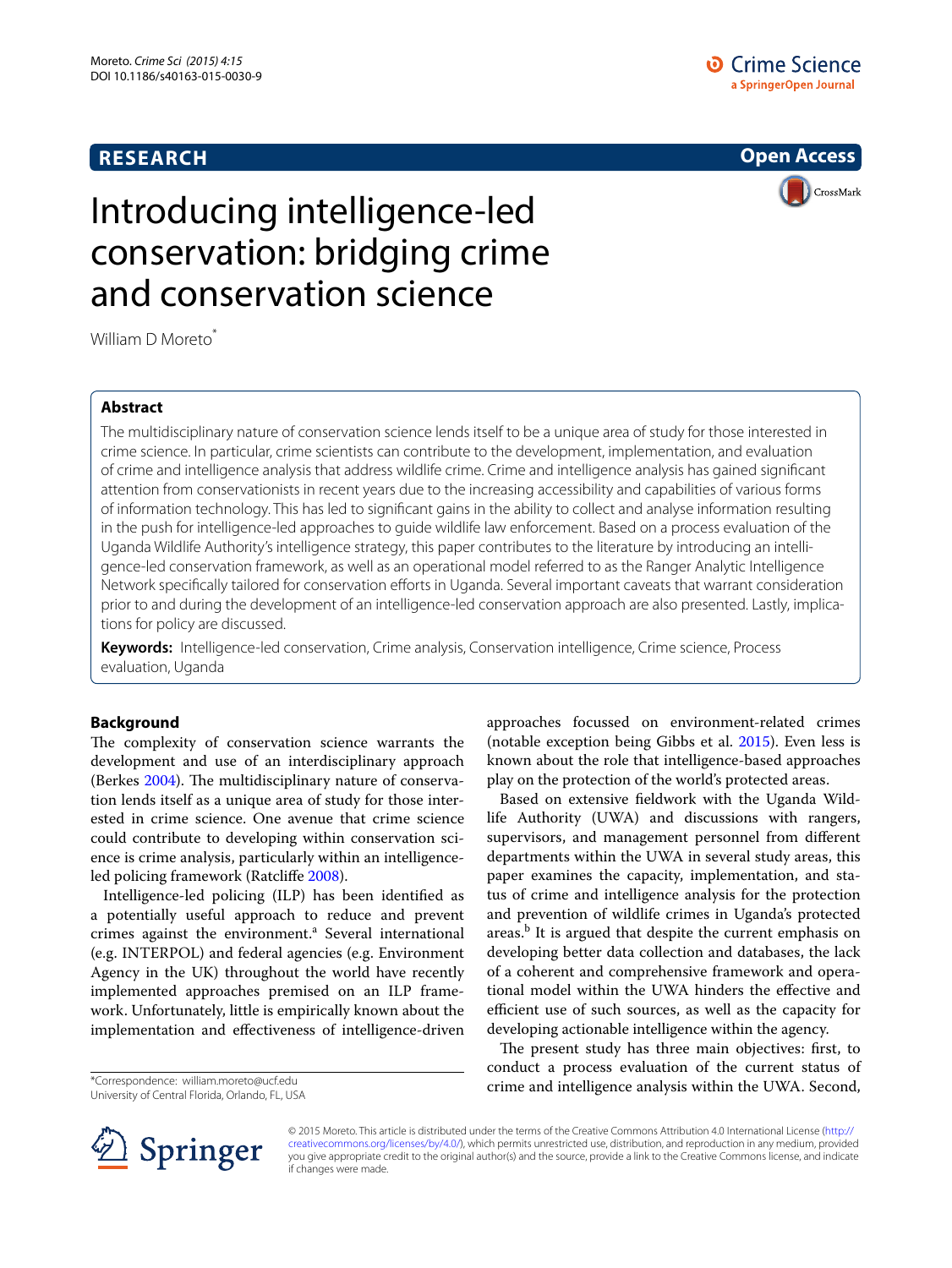to introduce a conceptual framework for intelligence-led conservation, as well as an operational model referred to as the Ranger Analytic Intelligence Network (RAIN). To the author's knowledge, such a framework or model has not been developed within the scope of conservation science. Third, several important caveats informed by the author's fieldwork that warrant consideration prior to and during the development of an intelligence-led conservation approach are outlined.

## **Information technology, wildlife law enforcement, and crime and intelligence analysis**

The area of crime analysis has a long and varied history (see Santos [2013](#page-10-2)). With the advent of the information technology age, the reduced costs of computer hardware and software, improved data collection and management, and the growing recognition of the role that crime analysts have on tactical and strategic decision-making, crime analysis has become a staple within criminal justice agencies in many developed nations. Unfortunately, crime analysis within wildlife law enforcement is still in its infancy, especially in developing countries. This can be partly attributed to issues related to the collection, measurement, and analysis of reliable and accurate data on wildlife crime offences (see Moreto et al. [2014](#page-10-3) for a discussion on the limitations of official data). Despite these limitations, the analysis of wildlife crime data has been acknowledged as an important avenue to pursue (United Nations Office on Drugs and Crime (UNODC) [2012](#page-10-4)).

The transnational nature of some wildlife crimes (e.g. wildlife trafficking) and the potential involvement of organised crime and terrorist groups (see Warchol [2004](#page-10-5); Wyler and Sheikh [2008](#page-10-6); Zimmerman [2003](#page-10-7)) have pushed the crime and intelligence analysis agenda forward. In particular, developing partnerships between separate agencies is recognised as a necessary element in circumventing fragmented data sources and facilitating the sharing of information (see Gibbs et al. [2015](#page-10-1); INTERPOL 2015<sup>c</sup>). Fortunately, increased awareness of the severity of wildlife crime has led to increased emphasis on law enforcement, particularly on the use of ILP strategies.

Intelligence-led policing is a top-down model that emphasises the collection, collation, analysis, and dissemination of actionable intelligence for strategic, operational, and tactical police operations to objectively target prolific offenders and disrupt or prevent criminal activity (Ratcliffe [2008\)](#page-10-0). The formation of ILP is primarily attributed to the ineffectiveness of traditional, reactive policing models, the growth and spread of organised and transnational crime, the advancement of affordable and useable information technology, and the inefficiency of fragmented local and national forms of policing or investigative bodies (see Ratcliffe [2008\)](#page-10-0). Notably, ILP is

not mutually exclusive from other forms of policing (e.g. problem-oriented policing) and the adoption of related conceptual and analytical models can occur (e.g. SARA model).

Several initiatives based on an intelligence-led framework have been developed in recent years to reduce or prevent environment-related crimes. For example, the Environmental Agency in the UK has implemented an ILP-based project to address the illegal exports of hazardous waste (see Gibbs et al. [2015\)](#page-10-1). The international police agency, INTERPOL, has provided intelligenceled enforcement training programs in several countries, established task forces, and promoted the need for better data management, analysis, and information sharing.<sup>d</sup> By doing so, INTERPOL has highlighted the value of utilising ILP in reducing a diverse set of environment crimes (including the illegal exploitation of big cats, illegal fishing, and the illegal trade in ivory and rhino horn) through proper data management, analysis, expansion of resources, information sharing, and emphasising the role of law enforcement in conservation issues.

With relevance to the current study, INTERPOL has recently established a dedicated environmental crime team in its regional bureau in Nairobi, Kenya that serves 13 countries in East Africa, including Kenya, Tanzania, Sudan, and Uganda. $^e$  The objective of the crime team is to collaborate with national law enforcement agencies and INTERPOL's national central bureaus within the region to expedite information change and engage in investigations and intelligence analysis. Individual states also have their own established intelligence-based initiatives. For example, Operation Spider Net in Tanzania, which involves members from the National and Transnational Serious Crimes Investigation Unit (NTSCIU) task force, local police, Tanzania People's Defense Forces (TPDF), Tanzania Intelligence and Security Services (TISS), and Tanzania National Parks Authority has shown success in its intelligence-led anti-poaching initiatives.<sup>*f*</sup> The intelligence and investigations unit in the Zambia Wildlife Authority (ZAWA) has also been successful in investigating and apprehending suspects involved in wildlife crime,<sup>g</sup> as well as its Special Anti-Poaching Unit (SAPU), which also employs an intelligence-led law enforcement approach.<sup>h</sup> Moreover, the Kenya Wildlife Service (KWS), which has had an intelligence department since 1991, has continued its anti-poaching efforts by enhancing its intelligence gathering through local and international collaborations.<sup>i</sup>

#### **The Uganda Wildlife Authority**

Located in the eastern region of Africa, Uganda has an approximate total area of  $241,551$  km<sup>2</sup>. It has an estimated population of 30 million people, 90% of who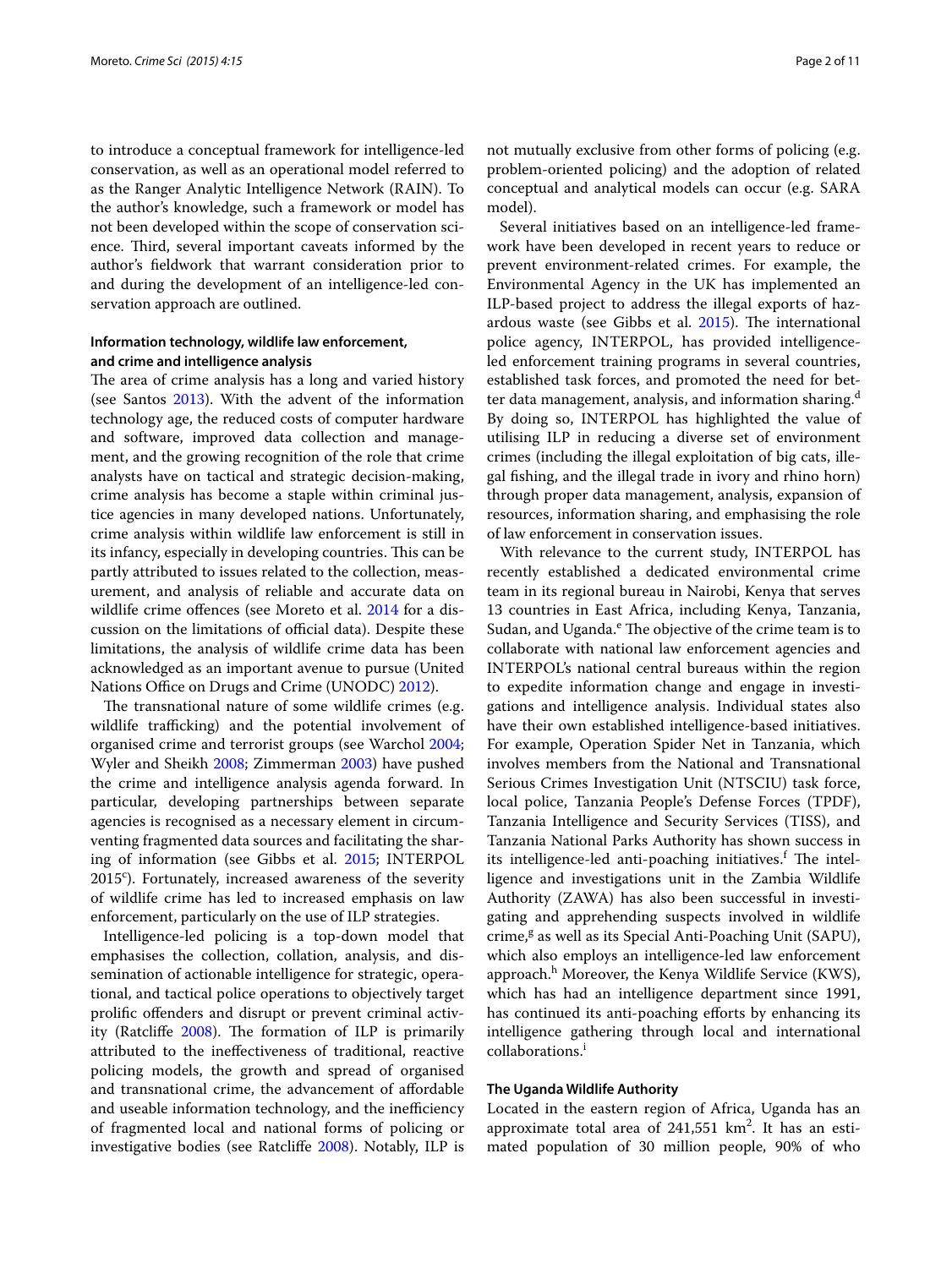are living in rural areas (Emerton and Muramira [1999](#page-9-1); National Environment Management Authority (NEMA) [2008](#page-10-8)). Uganda is considered to be one of the most biodiversity-rich countries in the world (AmanigaRuhanga and Manyindo [2010](#page-9-2); Howard et al. [2000\)](#page-10-9). Within Uganda there are ten national parks, 12 wildlife game reserves, six wildlife sanctuaries, ten community wildlife areas, and 506 central forest reserves (NEMA [2008\)](#page-10-8).

Established in 1996 through the Uganda Wildlife Statute and the integration of the Uganda National Parks and Game Department, the Uganda Wildlife Authority (UWA) is the governing body tasked with the management of Uganda's protected areas (PAs) and wildlife species. The organisation is also responsible for implementing relevant international treaties, conventions, or other arrangements that Uganda is privy to. Further, the UWA develops, enhances, and promotes the socio-economic benefits of PAs and wildlife for local communities, as well as addresses community concerns relevant to conservation initiatives (i.e., responding to problem species).<sup>*j*</sup>

#### **Methods**

As part of a larger study on ranger culture and operations, this present research is a process evaluation of the intelligence approach utilised by the UWA. As opposed to an impact or outcome evaluation, which involves measuring the problem and systematically comparing changes based on an evaluation design (Eck [2011\)](#page-9-3), a process evaluation focusses on examining "the underlying processes of what took place during a crime reduction initiative" (Ratcliffe [2008](#page-10-0), p. 189). In essence, a process evaluation assesses *how* a program is implemented (Gibbs et al. [2015](#page-10-1)).

Data collection occurred in July and August 2014. As part of the study, the author met with top management at the UWA headquarters in Kampala, the capital and largest city in Uganda, to discuss the current state of intelligence initiatives within the organisation, as well as what is required for the development of a dedicated crime and/or intelligence units within the various conservation areas located throughout the country. Considerable time was also spent interacting with rangers and management at a number of different national parks in Uganda, including Kibale, Lake Mburo, and Queen Elizabeth. It was felt that unless ground-level perspectives were collected, any discussion on the implementation of an intelligence-led approach or crime analysis unit would be moot given the variability in context and sitespecific realities.

Formal interviews ( $n = 89$ ) were conducted with law enforcement (including intelligence) and community conservation rangers and supervisors. Additionally, informal discussions with rangers from other departments (e.g. tourism) were also completed. Supplementing

the formal interviews and informal discussions were the author's own personal fieldnotes and narratives.

### **The status of crime and intelligence analysis within the UWA**

Prior to discussing the current status of crime and intelligence analysis in the UWA, it is worth first mentioning the data collection and management practices of the UWA. A truism in crime and intelligence analysis is that an analysis is only as good as the data it is based on. In other words, analysis requires proper data management and is premised on the appropriate collecting, collating, and storing of data. Fortunately, the importance of data management is embedded within the UWA.

One type of data used to assess criminal activity by the UWA is patrol information. Data is collected through law enforcement monitoring (LEM) or ranger-based data collection (RBDC). LEM or RBDC is the practice of collecting data during patrols on illegal activities, wildlife, and the environmental status of the protected area (e.g. vegetation) through ranger patrols (Moreto et al. [2014\)](#page-10-3). Such data is collected through GPS devices and uploaded into a centralised open-source database referred to as the Management Information System or MIST in order to assess trends. Recently, the UWA has begun to adopt the Spatial Monitoring and Reporting Tool (SMART). SMART is similar to MIST in that it is a bottom-up program that utilises RBDC, however, SMART provides advanced analytical capabilities to facilitate near real-time decision making and resource allocation.<sup>k,l</sup> In addition to this, the Wildlife Conservation Society (WCS) has developed an online Wildlife Crime Database that allows the UWA to track offenders, establish offender profiles, and track court cases.<sup>m</sup>

Although such data management programs are undoubtedly useful, a main limitation is the absence of analysts within the organisation. While the foregoing can provide insight and information, actionable intelligence requires the involvement of analysts. Moreover, crime and intelligence analysis should extend beyond simply looking and reporting information as analysts should be actively engaged in problem solving as well (Clarke and Eck [2005](#page-9-4); Eck and Clarke [2013](#page-9-5)). In other words, analysis requires more than simply presenting or reporting information; it requires an attempt to better understand the intricacies of criminal activity, including the situational (e.g. spatiotemporal patterns) and individual (e.g. modus operandi) elements, as well as identify areas for prevention. Importantly, such analysis should be grounded and informed by theory, which is also currently lacking within the UWA.

While the UWA administration and management at the headquarters recognise the potential value of crime and intelligence analysis, such activities are not currently practised or utilised. This is partly attributed to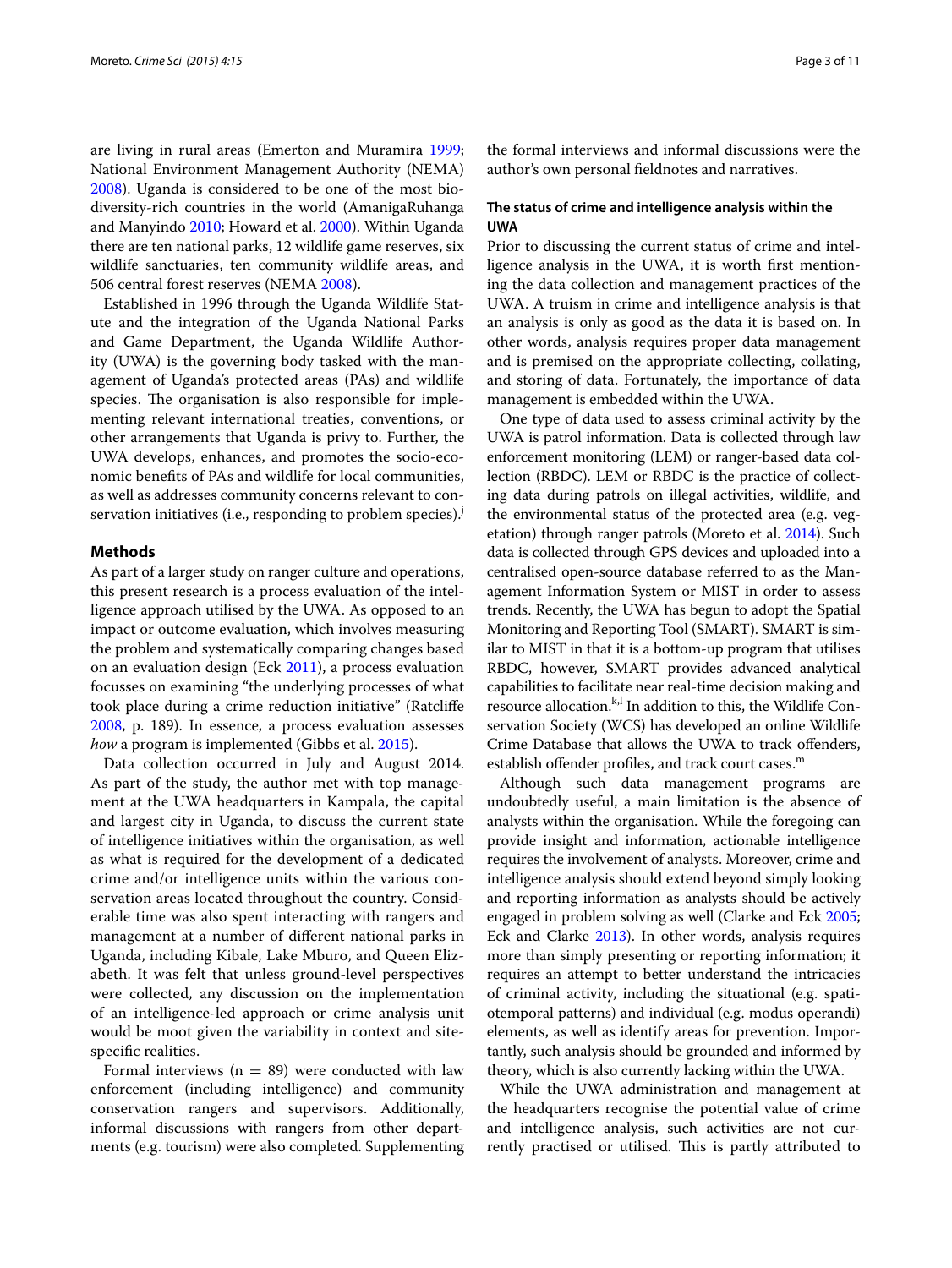limited resources and training available, as well as a lack of general knowledge of the area. Fortunately, the UWA has begun to engage in intelligence-related initiatives. In 2013, the UWA launched its intelligence unit, which is currently housed within the law enforcement department.<sup>n</sup> Trained in military intelligence, the UWA intelligence rangers are versed in counterintelligence, operational intelligence, criminal investigations, and information and evidence gathering. Intelligence rangers, however, are not trained in crime intelligence analysis.

The development of the WILD LEO pilot project is a step in the right direction to address the absence of analysts within the UWA.<sup>o</sup> The WILD LEO project involves the use of low-cost GPS cameras to document criminal activity during ranger patrols. The photographs are then mapped and analysed using open source GIS software by a trained crime analyst. Reports are then developed for tactical and strategic decision-making (see Lemieux [2015](#page-10-10)). What is unique about the WILD LEO project is that it also utilises an offender database with GPS-tagged photographs acting as supporting evidence for the UWA's prosecution.

With MIST, SMART, an online Wildlife Crime Database, and the WILD LEO project, the UWA has the information technology foundation needed for crime and intelligence analysis to occur. However, unless analysts become a more central element within the organisation, the analytical capabilities of the agency will remain limited. Furthermore, with the exception of the Wildlife Crime Database, the information technology described above is also primarily focussed on conservation areas and does not extend or incorporate the UWA headquarters. Moreover, all have an explicit emphasis on the law enforcement department. Arguably, wildlife crime is not the sole responsibility of the law enforcement department and other departments within the agency can contribute information to help better understand illegal activities that threaten Uganda's wildlife and PAs.

In essence, a conceptual framework and operational model for a cohesive intelligence-led approach is lacking within the UWA. Both a framework and a model are needed to guide the processes, designate the roles and responsibilities of key actors, ascertain avenues for required resources, training, and collaboration, and to help develop agency and department objectives and outcomes. Furthermore, without these, crime and intelligence analysis within UWA will achieve limited success.

## **Introducing an integrated intelligence‑led conservation framework and the ranger analytic intelligence network** *Developing intelligence‑led conservation: a conceptual framework*

Despite the potential benefits of a traditional ILP model, it is argued that an adapted model is required

to accommodate the unique characteristics, objectives, organisational structure, available resources, and problems faced by the UWA. As the overall goal for the UWA is conservation and not policing, the development of a separate and unique intelligence-led conservation (ILC) framework is required. In other words, the apprehension of offenders and the prevention of criminal activity is only a part of the wider conservation agenda, which includes reducing human-wildlife conflict, developing community-based conservation initiatives and problem

solving, and promoting tourism. Thus an ILC framework

is introduced to adapt and extend the principles of ILP. Importantly, an ILC approach promotes the notion that intelligence is not solely the responsibility of the law enforcement department nor is it only useful for crimerelated purposes. Essentially, the notion that intelligenceled practices should be housed within one unit fails to take advantage of the resources both within and beyond the organisation and acknowledge the inter-related nature of conservation issues. ILC embraces a broad definition of intelligence by recognising that information useful for conservation can be found within the different units in the UWA. Further, an all-inclusive approach is required in order to utilise information that can be converted to actionable conservation intelligence by providing a more accurate measure of the UWA's overall goal of conservation (i.e., arrests combined with wildlife population figures may provide more insight on the effectiveness of specific initiatives). Therefore, conservation intelligence is defined here as analysed information that combines crime analysis, criminal intelligence, wildlife and protected area information, and community-based knowledge for informed conservation initiatives.

Although the organisational structure of the UWA is favourable for establishing an ILC framework given its top-down paramilitary hierarchy and tourism business model, it currently does not have an intelligenceled agency-wide mandate. It is argued that the various departments within the UWA should be incorporated within an ILC framework since information originating from one department can also be useful to other departments. To efficiently and effectively utilise information obtained from rangers, community members, and other agencies, dedicated analysts must also be incorporated within the UWA. Analysts should be housed within different departments in each conservation area, as well as within the UWA headquarters to ensure that individual analysts are not overwhelmed. Moreover, analysts will be able to more readily guide rangers within their department on how to appropriately collect data and provide findings when approached. It is hoped that their familiarity with rangers within their department results in facilitating trust and respect, as well as reduce personnel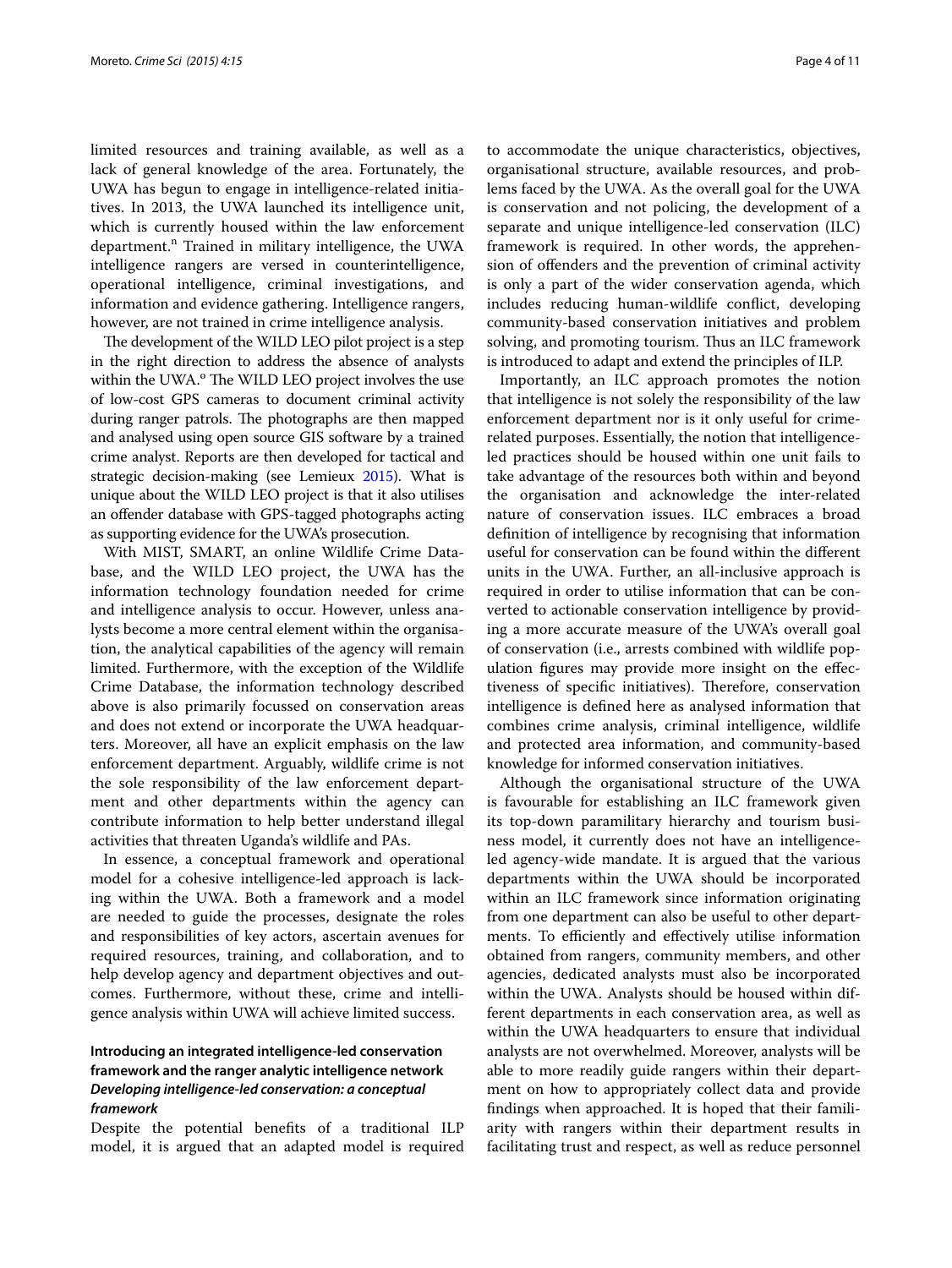issues that may occur if the analyst is not acclimated with the departmental culture (see below).

While analysts should also be trained according to the needs of their department, a general unified approach to data management would need to be established. This would help streamline information sharing between the departments and ensure data quality by reducing dataand human-related errors (e.g. improper data entry). Information can then be triangulated and contextualised to enrich organisation-wide intelligence as combined information on wildlife populations, community relations, and arrests can provide more insight than relying solely on one data source. Additionally, analysts should be responsible for reviewing and researching the relevant literature in order to conduct theoretically grounded and empirically supported analyses and present an intelligence product useful for conservation area decision-makers. Importantly, having a dedicated department analyst also facilitates easier collaboration with external agencies by allocating a central figure as a point of contact.

Notably, and purely from a crime intelligence perspective, an ILC approach supports the sharing of information within the UWA and with outside law enforcement agencies. This is crucial for unpacking the intricacies of wildlife crimes, particularly complex forms like wildlife trafficking. As has been noted before, the current push for ILP approaches facilitates an environment whereby intelligence from the UWA, local police, customs, and international agencies like INTERPOL could be combined to develop an in-depth assessment of potential offenders, transportation routes, and tactics.

## *The ranger analytic intelligence network: an operational model for intelligence‑led conservation*

The operational model for ILC proposed here is referred to as the RAIN.<sup>P</sup> Displayed in Figure [1](#page-4-0), the RAIN model incorporates five key departments within the UWA: community conservation, monitoring and research, tourism, legal, and law enforcement. Each department has its own unique objectives and data; all of which are useful in providing a comprehensive assessment of the status of conservation areas in Uganda.

While information derived from these departments contribute to conservation intelligence as a whole, they can also specifically contribute to crime intelligence as well. As mentioned, the broader ILC framework ensures that the UWA recognises and internalises the value of intelligence generated from non-law enforcement sources (e.g. community conservation) for law enforcement initiatives. For example, the tourism department can provide insight on tourism companies that may be engaged in illegal off-tracking<sup>q</sup> activities, while the legal department can provide information on repeat offenders. Likewise



<span id="page-4-0"></span>the community conservation department may be able to obtain information from reliable and trustworthy informants from the local communities that can both identify areas of concern for its own department (e.g. humanwildlife conflict), as well as for the law enforcement department (e.g. retaliatory killing of wildlife). Lastly, the monitoring and research department can provide data on wildlife population counts, which would be a useful supplementary metric to assess law enforcement efforts.

Figure [2](#page-5-0) provides a simplified representation of the processes involved within the intra-agency flow of information and intelligence, as well as decision-making and planning from an ILC framework. First, data and information is collected by frontline rangers and provided to the department analyst within the conservation area. Once information is analysed and developed into an actionable intelligence product, it is then shared with the department supervisors (e.g. head ranger, warden) to support decision-making and planning at the department-level. Supervisors then provide the intelligence reports, along with information on decision-making and planning, to the conservation area manager. The conservation area manager then develops both long- and shortterm plans with the management at UWA headquarters.

As shown, analysts within the conservation areas also directly share information and intelligence with the analysts located at the headquarters. This helps provide the UWA with the necessary information to assess countrywide trends, areas of concern, and avenues for resource allocation. Furthermore, by examining information and intelligence from the different conservation areas, it may be possible to further unravel complex wildlife crimes (e.g. wildlife trafficking) as offenders may be operating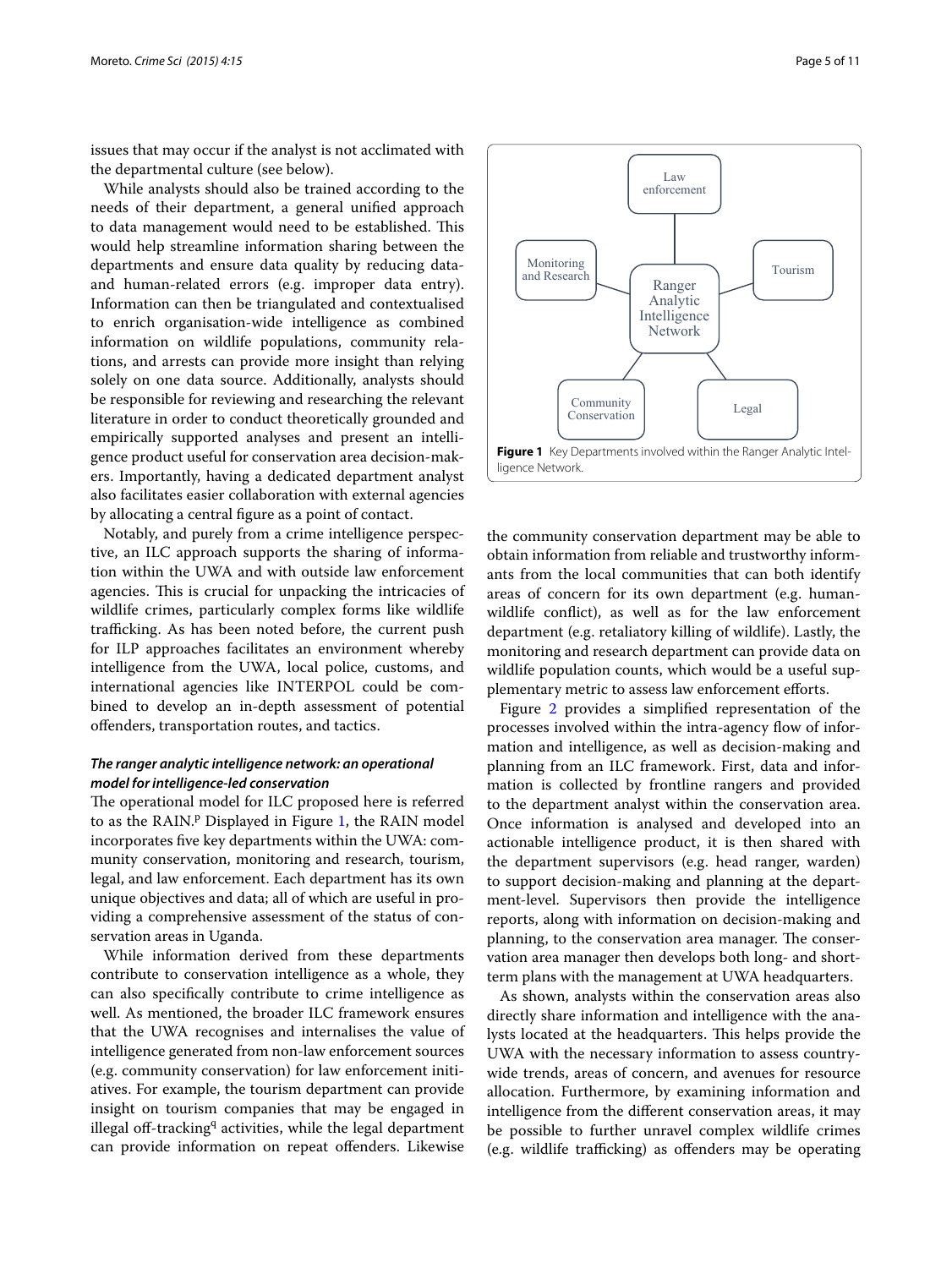

<span id="page-5-0"></span>in several conservation areas. Indeed, within the RAIN model, the headquarters acts as an in-house fusion center that is responsible for receiving, analysing, and disseminating information obtained from the various conservation areas in Uganda.

As shown in Figure [3](#page-6-0), analysts within the conservation areas and at the headquarters also play a central role in inter-agency information and intelligence sharing as well. Analysts would be able to provide and receive valuable information from local police, customs, NGOs, and other agencies and stakeholders with a vested interest in conservation (e.g. INTERPOL). Such information could then be combined with UWAbased data to develop actionable conservation intelligence useful for collaborative strategic, operational, and tactical planning.

**Considerations for the implementation of ILC and the RAIN** As a conceptual framework and operational model, ILC and the RAIN may be a promising option for the UWA. As noted, the information technology capacity of the UWA is sufficient to implement an ILC approach. However, it is worthwhile to consider some additional factors as well. It is important to note that the following are not mutually exclusive. Furthermore, although the focus of the current study is on the UWA and may not be generalisable to other areas, based on the literature and discussions with researchers working in other places, it is

believed that the following may also be applicable to protected areas in other developing countries as well.

## *Sustainability and feasibility of implementing an ILC approach*

Information technology and conservation intelligence analysis will not have a long-lasting impact if it is not sustainable or feasible at the ground level. Indeed, one of the main complaints heard from rangers, supervisors, and management was the difficulties they currently encountered with specific devices and software programs. Similar issues related to the lack of infrastructure and support for information technology and crime analysis and its negative influence on patrol officers has been noted before (Manning [2001](#page-10-11)).

In particular, rangers described their frustration with having limited access to electricity. This often made it challenging to use devices (e.g. GPS) needed for data collection. Moreover, software that depends on a reliable network was found to be incompatible with the realities that rangers faced, especially in protected areas with inconsistent or non-existent cellular reception (i.e., software programs that require internet access to upload or view data). Frustrated with the inability to upload data, some supervisors surmised that information was being lost or unaccounted for.

The development of the RAIN would need to explicitly address such issues to reduce problems with its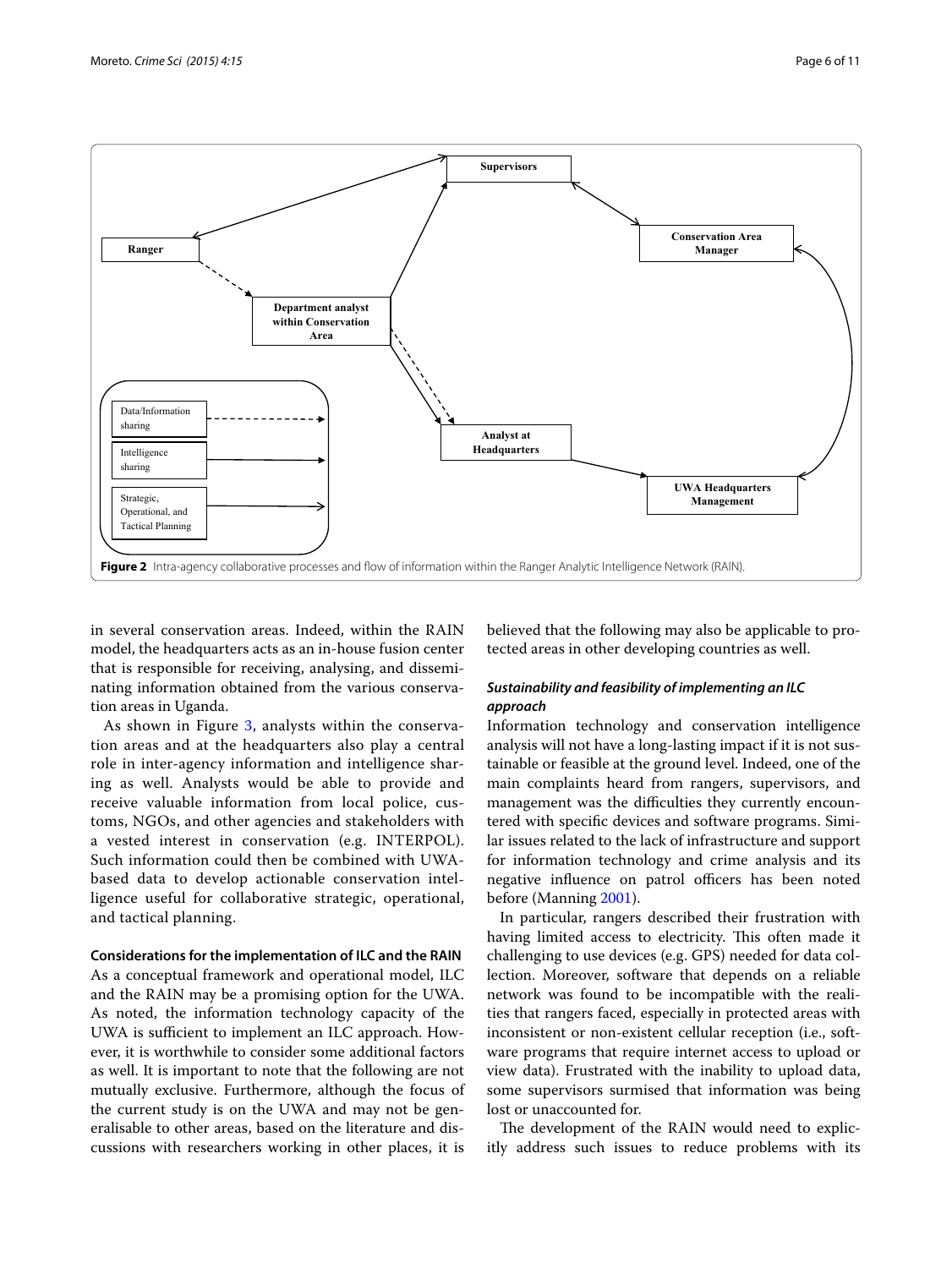

<span id="page-6-0"></span>successful implementation, as well as to alleviate personnel discontent. Unfortunately, and as noted above, issues with resources and infrastructure may hinder the UWA's ability to do so. For example, one way to address the issue of electricity is through the increased use of solar panels. While there are some solar panels currently being used in some protected areas in Uganda, it is rare. In order to potentially address the problem of poor cellular reception, cellular boosters may be used, but even that technology may be ill-suited for the bush.

Furthermore training for staff (see below) will undoubtedly cost the UWA a significant amount of money. Given the limited resources currently available to the organisation, the RAIN could train rangers to become in-house instructors. Rather than sending a limited number of rangers for intelligence training in other countries, UWA trainers would be able to provide initial and refresher training specifically suited for Ugandan PAs to all rangers and personnel within the organisation.

## *Interpersonal dynamics of intra‑ and inter‑agency cooperation, collaboration, and information sharing*

A key element for RAIN is intra- and inter-agency cooperation and collaboration. Given the size of the UWA, the ability to share information is crucial. However, intra-agency cooperation should not be taken for granted nor should it be immediately expected. Indeed, Gore ([2011\)](#page-10-12) advised that exploring and understanding the human dimension of conservation science is crucial in the development, implementation, and evaluation of policy. In other words, it is important to recognise that interventions are very much rooted in several social systems, including individual, interpersonal, institutional, and infra-structural (Pawson [2009](#page-10-13)).

For example, the ambiguous role of the intelligence rangers within the UWA has resulted in internal mistrust amongst the ranger population as some rangers believe that the intelligence rangers are more focussed on investigating internal affairs (i.e., identifying ranger wrongdoing; see Moreto et al. [2015\)](#page-10-14). This has led to a lack of trust between law enforcement and intelligence rangers. In fact, due to this underlying tension, some law enforcement rangers described how they would not provide information to the intelligence rangers even if they had access to it.

Additionally, by developing a reciprocal relationship with other agencies, an environment of information and resource sharing may be possible. Fortunately, such collaboration is occurring to a certain extent. For instance, the UWA and local police conduct joint operations to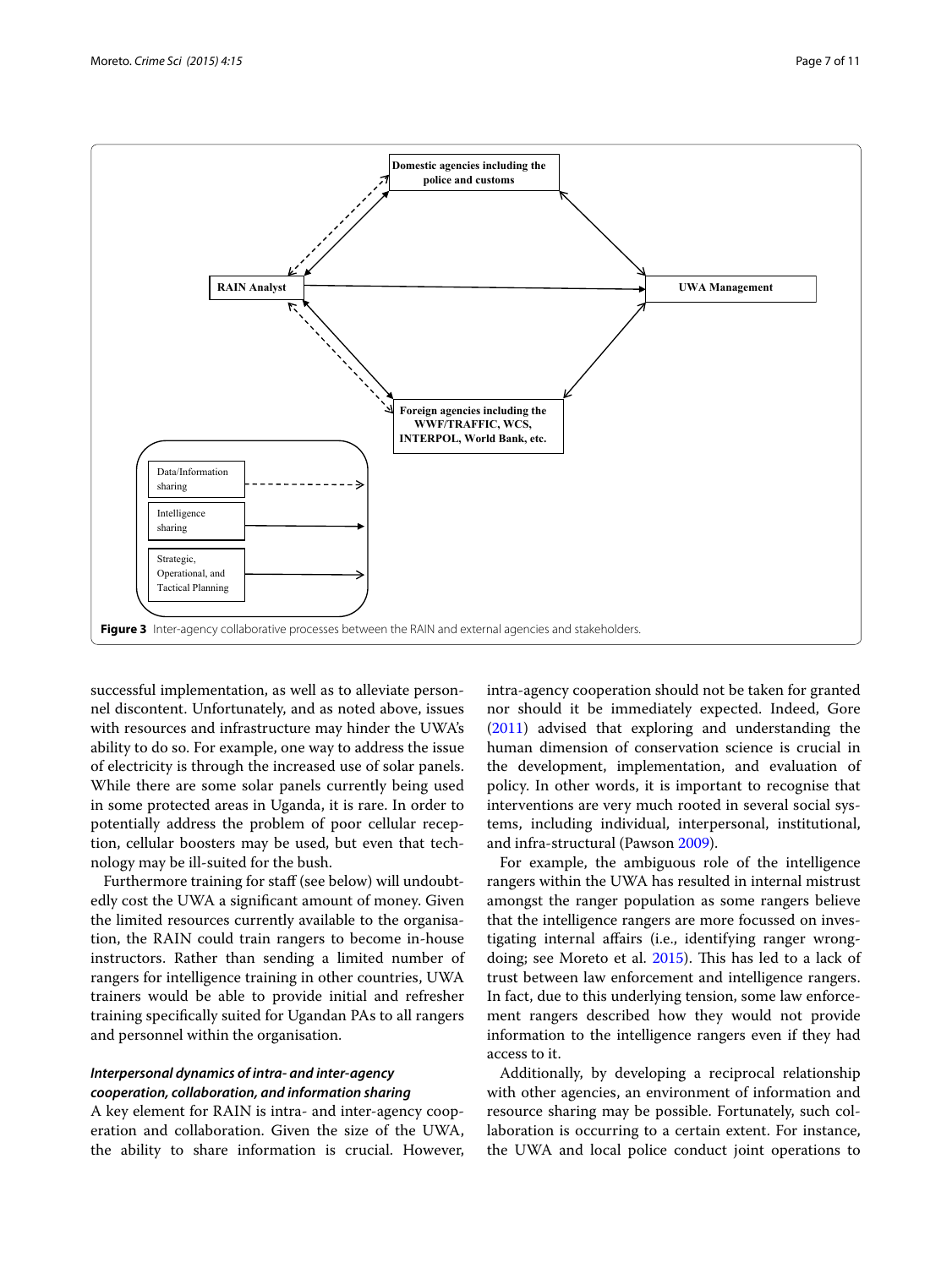target known poachers. In general, it would be beneficial for the UWA to continue to develop a collaborative relationship with law enforcement agencies within and outside the country. Unfortunately, the relationship with other agencies, including the police, can be contentious at times. For example, alleged issues related to corrupt practices have at times caused distrust and moral cynicism amongst and between these agencies.

## *Understanding ranger organisational and occupational culture*

Beyond technical and training considerations, another important aspect that warrants reflection is the role of organisational and occupational culture (see Moreto [2013\)](#page-10-15). Similar to traditional forms of policing, advancements in information technology must not be viewed and assessed simply on its instrumental effects; rather, its influence on the interpersonal dynamics of organisations and policy as well (see Manning [2008\)](#page-10-16). Research has shown the importance of examining organisational and occupational police culture to better understand a variety of formal and informal facets related to policing, including corruption, discretion, job satisfaction, stress, managerial values, and personnel relations, amongst others (see O'Neill et al. [2007;](#page-10-17) Moreto [2015](#page-10-18); Paoline and Terrill [2014\)](#page-10-19), as well as understanding factors that may facilitate or restrict change (Chan [1997\)](#page-9-6). Previous scholars have also explored the impact of the information technology age on policing, police organi-sations, and police (Chan [2001;](#page-9-7) Ericson and Haggerty [1997\)](#page-10-20), as well as the link between police culture and crime analysis (Cope [2004\)](#page-9-8). In general, such research has been insightful in better understanding the oftenignored human and interpersonal dynamics of information technology.

#### *Training needs for theory and practice*

Ranger analysts should be versed in both theory and technical application. Importantly, the training of analysts will not be adequate in order for RAIN to be successful. The training of rangers on the ground, as well as management is crucial for better data collection and better use of actionable conservation intelligence. Indeed, it has been noted that the ability of police managers to appreciate and understand analytical products influences whether such products are acted upon (Ratcliffe [2004](#page-10-21)). Additionally, training of staff helps establish the role that analysts have within the organisation to ensure that they are viewed as part of the support structure for decisionmakers as opposed to being merely seen as technical specialists (Evans and Kebbell [2012](#page-10-22)).

Furthermore, variability in knowledge and understanding of technology undoubtedly influence the interpretations or the technological frames of different personnel (Orlikowski and Gash [1994](#page-10-23)). Similarities and disparities in the technological frame of rangers, analysts, and managers can be acknowledged and, if needed, remedied through proper training. By doing so, other issues, including problems associated with organisational or occupational culture, can be alleviated as expectations of the technology and of the staff (i.e. capabilities of analysts) may be more realistic and better understood.

As noted, current crime analyses in Ugandan protected areas is atheoretical. This is a void that crime science could help fill by providing insight from an environmental criminology perspective, as well as guidance in the development of prevention strategies (e.g. situational crime prevention). By providing analysts, rangers, and management with the requisite theoretical foundation necessary for analysis, analytical products and the tactical operations and strategic plans may prove to be more successful. Furthermore, by theoretically grounding decision-making, management will be able to justify policies prior to their enactment rather than relying on ad hoc explanations.

#### *The need for qualitative data*

Quantitative forms of crime and intelligence analysis tend to be the focal point in wildlife crime analysis. Qualitative data, however, is very much a part of crime analysis (Santos [2013\)](#page-10-2). Recognising the value of qualitative data may result in a more inclusive approach to data collection and analysis through appropriate training and intra- and inter-agency collaboration. Moreover, and within the realm of crime science, qualitative research can contribute in unraveling important market dynamics (see Moreto and Lemieux [2014](#page-10-24)) that can contribute in the development of contextualised crime scripts useful in the identification of prevention pinch-points (Cornish [1994](#page-9-9); Lavorgna [2014](#page-10-25); although see Moreto and Clarke [2014](#page-10-26)).

#### *Implementing and evaluating an ILC approach*

Lastly, the development and implementation for ILP within developed countries has often occurred without explicitly performing process and outcome or impact evaluations. Sound policy, however, requires both forms of evaluation. While conducting both a process and outcome evaluation of RAIN may prove to be difficult indeed, intelligence strategies in general are difficult to evaluate (see Ratcliffe [2008\)](#page-10-0)—the UWA as a conservation agency has unique advantages compared to traditional police agencies. For example, although police agencies are becoming more progressive and open to collaborating with researchers, barriers still exist. Fortunately, as the UWA is familiar working with external researchers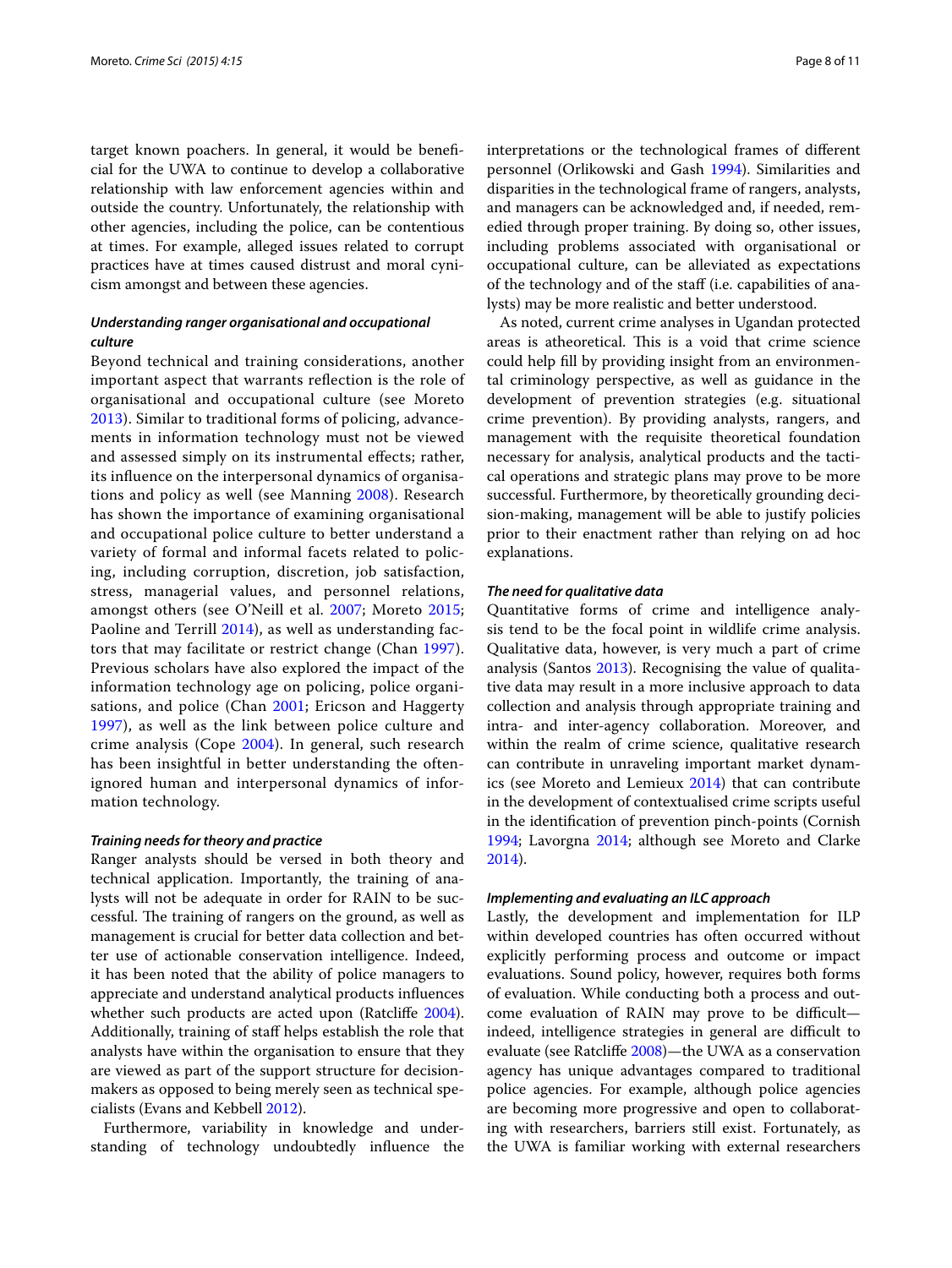and is involved in its own research, implementing and evaluating the RAIN may be possible.

It is suggested that any evaluation of the RAIN must begin with proper initial inquiry as to *what* is being evaluated (i.e. performance indicators) and how to operationalise these concepts (Ratcliffe [2008](#page-10-0)). Since the UWA collects and has access to data sources (e.g. wildlife population counts) other than crime data, outcome measures can be developed through triangulated sources thereby providing a more inclusive assessment of the RAIN. Indeed, an intelligence-led approach may require the use of different data in order to effectively measure its success (Ratcliffe [2008](#page-10-0)).

As an ILC framework may be helpful for other conservation agencies, performing a process evaluation (similar to the one presented here) is just as important as its outcome counterpart since it provides insight on why specific processes worked or did not work, what can be done to address problems during development and implementation, and what changes can be done to make the program more effective and efficient (see Ratcliffe [2008](#page-10-0); Gibbs et al. [2015\)](#page-10-1). Additionally, any evaluation would benefit from adopting a realist perspective in order to specifically tailor the evaluation to the contextualised needs, concerns, and objectives of the UWA (see Pawson and Tilley [1997\)](#page-10-27).

Subsequent outcome evaluations of the model could be conducted in several forms. For instance, pre-post or interrupted time series designs could be performed at each individual conservation area, as well as the organisation as a whole (see Eck [2011](#page-9-3)). Cost-benefits analysis could also be performed to assess model components and operational success. Such analyses would be particularly helpful for the UWA management at headquarters as well as in the conservation areas as a means of identifying alternative resources or approaches that would produce similar benefits with less costs (Roman and Farrell [2002\)](#page-10-28).

#### **Conclusion**

Based on fieldwork conducted in Uganda, this paper examined the current crime intelligence approach employed by the UWA. Findings suggest that the current environment is suitable for an intelligence approach to be successful, however, the lack of analysts and an overreaching, holistic framework hinders crime intelligence within the UWA. To address this, a conceptual framework for ILC was introduced, as well as an operational model referred to as the RAIN. The central tenets of an ILC framework are analysis, intelligence, and collaborative intra- and inter-agency partnerships. Adopting a comprehensive definition of conservation intelligence, ILC recognises the unique objectives of and resources available for conservation agencies like the UWA.

Although an ILC framework may be useful to facilitate efficient and effective information sharing for actionable conservation intelligence, important organisational, interpersonal, and contextual dynamics should also be considered.

The field of crime and intelligence analysis will undoubtedly continue to grow within the scope of wildlife law enforcement. As information technology becomes more widely available and accessible and as data management becomes more comprehensive, the potential for more innovative analytical approaches may be utilised. Moreover, the combination of other scientific, technological, and analytical methods (e.g. forensic DNA), including those from a crime science perspective (see Smith and Tilley [2005\)](#page-10-29), may be incorporated to supplement and support conservation intelligence. Such information can then be used to inform policy as well as avenues for prevention, including situational crime prevention (Pires and Moreto [2011](#page-10-30)) and the market reduction approach (Schneider [2008](#page-10-31)).

It is worth noting that unless a framework is utilised to guide the use of information technology to develop conservation intelligence, there may be a risk of the area being misunderstood and being associated with military intelligence or technology. There is currently much discussion on the use of military technology to address wildlife crime, including the use of unmanned aerial systems (UAS) and surveillance equipment. In fact, the so-called 'war for biodiversity' has led to the rapid rise of 'militarized conservation' (Duffy [2014](#page-9-10)) or 'green militarization' (Lunstrum [2014\)](#page-10-32).

Not surprisingly, misperceptions have historically clouded intelligence-led approaches due to its association with national security and military intelligence. However, as it has been explained here, by definition intelligence is simply analysed information and intelligence-led approaches can be tailored for the specific needs and objectives of the agency responsible for its implementation. It is hoped that conservation intelligence and its related information technology are not mistakenly disparaged simply on the merits of semantics given its broader agenda. Indeed, if an ILC framework is utilised properly, the intelligence derived could be useful to further develop community relations, as well as identifying avenues for problem-solving akin to its ILP equivalent (Ratcliffe [2008](#page-10-0)).

Although the model and framework proposed here is based on the organisational and operational context of the UWA, both can be applicable to other settings. As noted earlier, intelligence-led approaches are currently being utilised in a variety of capacities to reduce and prevent environment-related crimes. Both ILC and the RAIN could be adapted to suit the needs and idiosyncrasies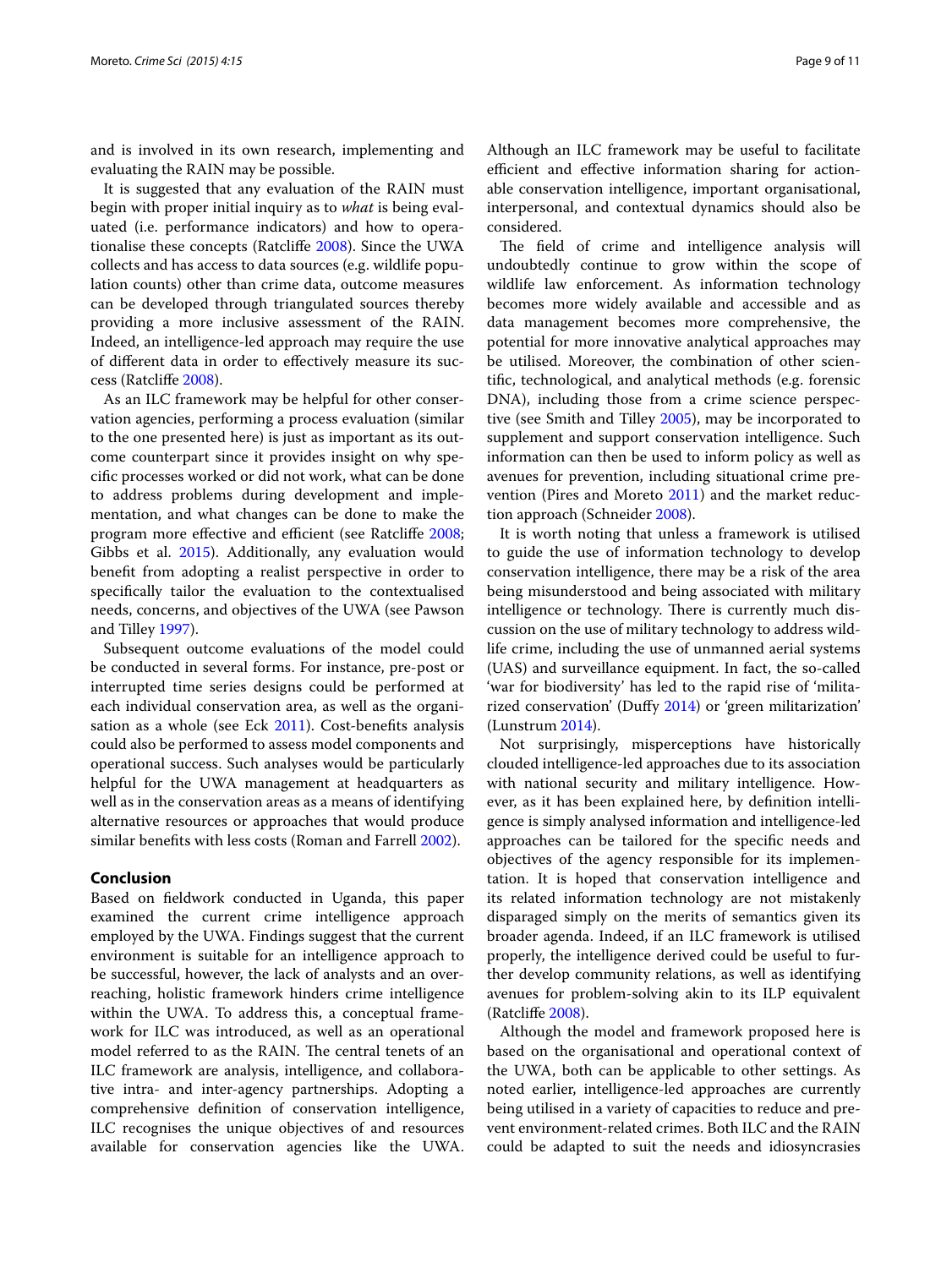of other conservation agencies. Further, the issues that warrant consideration mentioned above may also apply to other agencies, particularly those in other developing countries. For example, the sustainability and feasibility of an ILC approach will most likely apply to other agencies that operate in resource-limited, rural settings.

Importantly, adopting an ILC framework as opposed to an ILP approach for conservation agencies may be easier for policy advisers and managers to adopt and buy into. As noted previously, conservation agencies have a broader mandate than simply law enforcement initiatives. Not only would adopting an ILC approach may be more suited for conservation agencies given their expansive objectives, but such an approach also facilitates easier communicability, defined roles, and more realistic expectations between researchers, practitioners, and policy advisers (see Laycock [2002\)](#page-10-33). In general, the ILC framework and the RAIN model presents a unique opportunity to incorporate and adapt intelligence-led principles specifically for goals, objectives, and niceties of conservation.

#### **Endnotes**

aSee also [http://www.interpol.int/Crime-areas/](http://www.interpol.int/Crime-areas/Environmental-crime/Environmental-crime) [Environmental-crime/Environmental-crime](http://www.interpol.int/Crime-areas/Environmental-crime/Environmental-crime).

<sup>b</sup>Elements of this paper were first presented to the management of the Uganda Wildlife Authority (UWA) at the UWA headquarters in Kampala on 11th August 2014.

c [http://www.interpol.int/Crime-areas/](http://www.interpol.int/Crime-areas/Environmental-crime/Ecomessage) [Environmental-crime/Ecomessage](http://www.interpol.int/Crime-areas/Environmental-crime/Ecomessage).

d For example, INTERPOL are involved in several intelligence-led initiatives through the National Environmental Security Task Force (NEST) that target a number of environment-related crimes including Projects Predator, Eden, Scale, and Wisdom (see [http://www.interpol.int/](http://www.interpol.int/Crime-areas/Environmental-crime/Projects) [Crime-areas/Environmental-crime/Projects](http://www.interpol.int/Crime-areas/Environmental-crime/Projects) for more information).

<sup>e</sup>Accessed 10th April 2015 from: [http://www.kws.](http://www.kws.org/info/news/2014/8october2014interpol.html) [org/info/news/2014/8october2014interpol.html](http://www.kws.org/info/news/2014/8october2014interpol.html) and [http://www.shanghaidaily.com/article/article\\_xinhua.](http://www.shanghaidaily.com/article/article_xinhua.aspx%3fid%3d245337)  $a$ spx?id=245337.

<sup>f</sup>Accessed 27th May 2015 from: [http://www.thecitizen.](http://www.thecitizen.co.tz/News/national/-secret-anti-poaching-drive-takes-root/-/1840392/2670900/-/hbylrj/-/index.html) [co.tz/News/national/-secret-anti-poaching-drive-takes](http://www.thecitizen.co.tz/News/national/-secret-anti-poaching-drive-takes-root/-/1840392/2670900/-/hbylrj/-/index.html)[root/-/1840392/2670900/-/hbylrj/-/index.html](http://www.thecitizen.co.tz/News/national/-secret-anti-poaching-drive-takes-root/-/1840392/2670900/-/hbylrj/-/index.html).

g Accessed 29th May 2015 from: [https://www.awf.org/](https://www.awf.org/news/interpol-environmental-fugitive-arrested-zambia) [news/interpol-environmental-fugitive-arrested-zambia](https://www.awf.org/news/interpol-environmental-fugitive-arrested-zambia).

h Accessed 29th May 2015 from: [http://www.panthera.](http://www.panthera.org/node/5180) [org/node/5180](http://www.panthera.org/node/5180).

i Accessed 10th May 2015 from: [http://www.kws.org/](http://www.kws.org/info/news/2014/%7e25marchwildlifestatus2014.html) [info/news/2014/~25marchwildlifestatus2014.html](http://www.kws.org/info/news/2014/%7e25marchwildlifestatus2014.html).

<sup>J</sup>See [http://www.ugandawildlife.org/about-uganda](http://www.ugandawildlife.org/about-uganda-master/management-structure)[master/management-structure](http://www.ugandawildlife.org/about-uganda-master/management-structure) for a more detailed breakdown of the UWA department and management structure.

<sup>k</sup>Accessed 10th February 2015 from: <mark>http://www.smart-</mark> [conservationsoftware.org/brochures/donor\\_english.pdf](http://www.smartconservationsoftware.org/brochures/donor_english.pdf).

<sup>1</sup>Accessed 10th February 2015 from: [http://www.poli](http://www.policyinnovations.org/ideas/innovations/data/000242)[cyinnovations.org/ideas/innovations/data/000242](http://www.policyinnovations.org/ideas/innovations/data/000242).

mAccessed 11th February 2015 from: [http://programs.](http://programs.wcs.org/uganda/Initiatives/LawEnforcement.aspx) [wcs.org/uganda/Initiatives/LawEnforcement.aspx.](http://programs.wcs.org/uganda/Initiatives/LawEnforcement.aspx)

n Accessed 5th January 2015 from: [http://](http://www.ugandawildlife.org/component/k2/item/273-uwa-gets-first-ever-intelligence-unit) [www.ugandawildlife.org/component/k2/](http://www.ugandawildlife.org/component/k2/item/273-uwa-gets-first-ever-intelligence-unit) [item/273-uwa-gets-first-ever-intelligence-unit](http://www.ugandawildlife.org/component/k2/item/273-uwa-gets-first-ever-intelligence-unit).

o The WILD LEO project. Accessed on 10th February 2015 from: [http://www.ugandacf.org/projects/](http://www.ugandacf.org/projects/welcome-to-the-wild-leo-project) [welcome-to-the-wild-leo-project.](http://www.ugandacf.org/projects/welcome-to-the-wild-leo-project)

p Prior to describing the RAIN model, it should be noted that it is based on the organisational structure of the UWA. However, and as will be discussed later, it can be adapted to suit the arrangement of other conservation agencies.

<sup>q</sup>Illegal off-tracking is when park visitors venture off established path or roadways without authorisation or permission.

#### **Compliance with ethical guidelines**

#### **Competing interests**

The authors declare that they have no competing interests.

Received: 15 March 2015 Accepted: 9 July 2015 Published online: 25 July 2015

#### **References**

- <span id="page-9-2"></span>AmanigaRuhanga, I., & Manyindo, J. (2010). *Uganda's environment and natural resources: Enhancing parliament's oversight.* Uganda Wildlife Society.
- <span id="page-9-0"></span>Berkes, F. (2004). Rethinking community-based conservation. *Conservation Biology, 18*(3), 621–630.
- <span id="page-9-6"></span>Chan, J. (1997). *Changing police culture*. Cambridge: Cambridge University Press.
- <span id="page-9-7"></span>Chan, J. B. L. (2001). The technological game: How information technology is transforming police practice. *Criminal Justice, 1*(2), 139–159.
- <span id="page-9-4"></span>Clarke, R. V., & Eck, J. E. (2005). *Crime analysis for problem solvers in 60 small steps*. Washington, DC: Center for Problem-Oriented Policing, U.S. Department of Justice.
- <span id="page-9-8"></span>Cope, N. (2004). Intelligence led policing or policing led intelligence? *The British Journal of Criminology, 44*(2), 188–203.
- <span id="page-9-9"></span>Cornish, D. (1994). The procedural analysis of offending and its relevance for situational prevention. In R. V. Clarke (Ed.), *Crime prevention studies* (Vol. 3, pp. 151–196). Monsey: Criminal Justice Press.
- <span id="page-9-10"></span>Duffy, R. (2014). Waging a war to save biodiversity: the rise of militarized conservation. *International Affairs*, *90*(4), 819–834.
- <span id="page-9-3"></span>Eck, J. E. (2011). *Assessing responses to problems: An introductory guide for police problem-solvers*. Tool Guide No. 1, Problem-Solving Tools Series. Community Oriented Policing Services, U.S. Department of State. Washington, DC: Center for Problem-Oriented Policing, Inc.
- <span id="page-9-5"></span>Eck, J. E., & Clarke, R. V. (2013). *Intelligence analysis for problem solvers*. Washington, DC: Center for Problem-Oriented Policing, U.S. Department of Justice.
- <span id="page-9-1"></span>Emerton, L., & Muramira, E. (1999). *Uganda biodiversity: economic assessment.* IUCN World Conservation Union. Unpublished Paper Prepared with the National Environment Management Authority. [https://www.cbd.int/doc/](https://www.cbd.int/doc/external/countries/uganda-eco-assessment-1999-en.pdf) [external/countries/uganda-eco-assessment-1999-en.pdf](https://www.cbd.int/doc/external/countries/uganda-eco-assessment-1999-en.pdf). Accessed 1 Feb 2015.